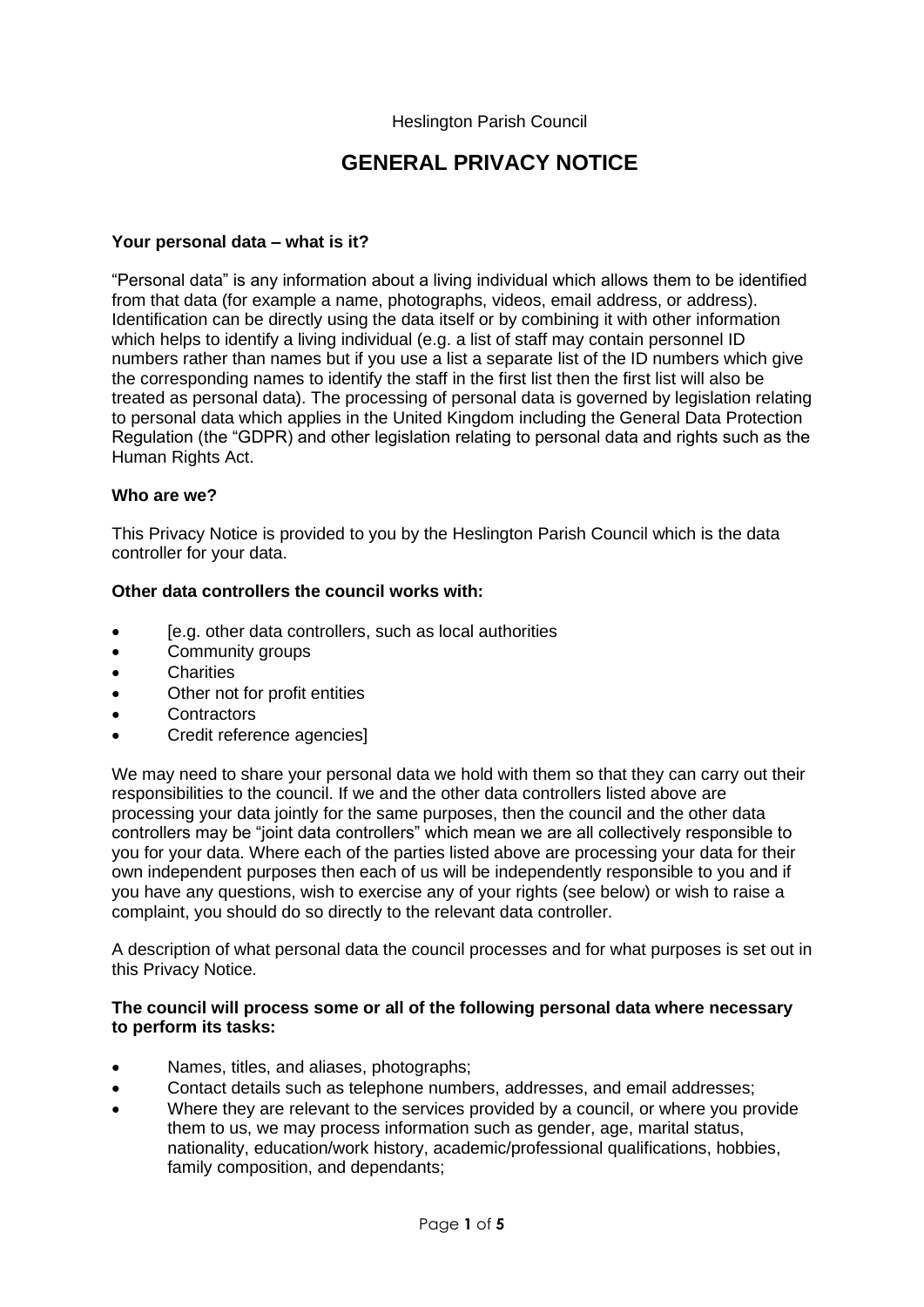- Where you pay for activities such as use of a council hall, financial identifiers such as bank account numbers, payment card numbers, payment/transaction identifiers, policy numbers, and claim numbers;
- The personal data we process may include sensitive or other special categories of personal data such as criminal convictions, racial or ethnic origin, mental and physical health, details of injuries, medication/treatment received, political beliefs, trade union affiliation, genetic data, biometric data, data concerning and sexual life or orientation.

## **How we use sensitive personal data**

- We may process sensitive personal data including, as appropriate:
	- information about your physical or mental health or condition in order to monitor sick leave and take decisions on your fitness for work;
	- your racial or ethnic origin or religious or similar information in order to monitor compliance with equal opportunities legislation;
	- in order to comply with legal requirements and obligations to third parties.
- These types of data are described in the GDPR as "Special categories of data" and require higher levels of protection. We need to have further justification for collecting, storing and using this type of personal data.
- We may process special categories of personal data in the following circumstances:
	- In limited circumstances, with your explicit written consent.
	- Where we need to carry out our legal obligations.
	- Where it is needed in the public interest.
- Less commonly, we may process this type of personal data where it is needed in relation to legal claims or where it is needed to protect your interests (or someone else's interests) and you are not capable of giving your consent, or where you have already made the information public.

# **Do we need your consent to process your sensitive personal data?**

• In limited circumstances, we may approach you for your written consent to allow us to process certain sensitive personal data. If we do so, we will provide you with full details of the personal data that we would like and the reason we need it, so that you can carefully consider whether you wish to consent.

#### **The council will comply with data protection law. This says that the personal data we hold about you must be:**

- Used lawfully, fairly and in a transparent way.
- Collected only for valid purposes that we have clearly explained to you and not used in any way that is incompatible with those purposes.
- Relevant to the purposes we have told you about and limited only to those purposes.
- Accurate and kept up to date.
- Kept only as long as necessary for the purposes we have told you about.
- Kept and destroyed securely including ensuring that appropriate technical and security measures are in place to protect your personal data to protect personal data from loss, misuse, unauthorised access and disclosure.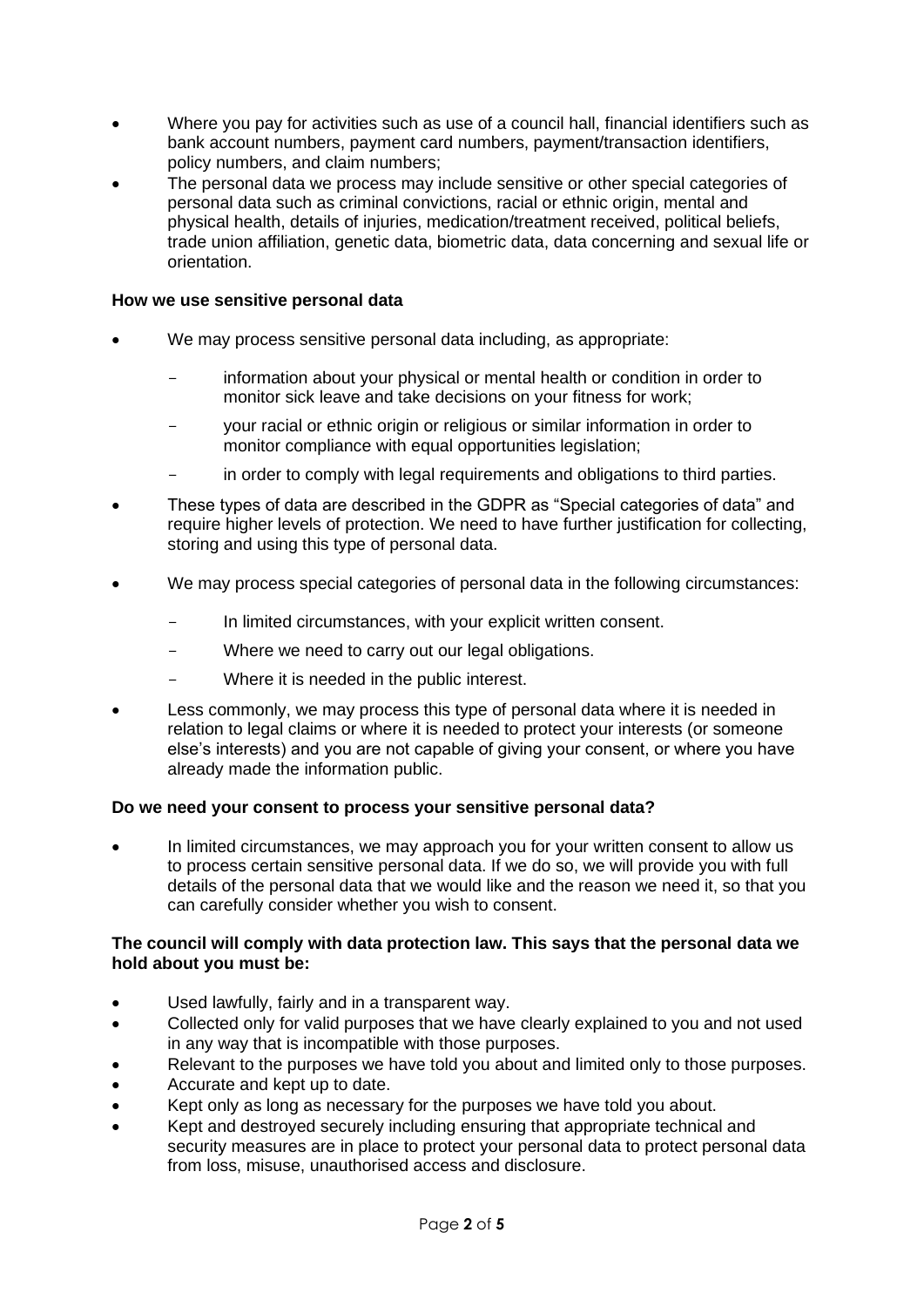# **We use your personal data for some or all of the following purposes:**

- To deliver public services including to understand your needs to provide the services that you request and to understand what we can do for you and inform you of other relevant services;
- To confirm your identity to provide some services;
- To contact you by post, email, telephone or using social media (e.g., Facebook, Twitter, WhatsApp);
- To help us to build up a picture of how we are performing;
- To prevent and detect fraud and corruption in the use of public funds and where necessary for the law enforcement functions;
- To enable us to meet all legal and statutory obligations and powers including any delegated functions;
- To carry out comprehensive safeguarding procedures (including due diligence and complaints handling) in accordance with best safeguarding practice from time to time with the aim of ensuring that all children and adults-at-risk are provided with safe environments and generally as necessary to protect individuals from harm or injury;
- To promote the interests of the council;
- To maintain our own accounts and records;
- To seek your views, opinions or comments;
- To notify you of changes to our facilities, services, events and staff, councillors and other role holders;
- To send you communications which you have requested and that may be of interest to you. These may include information about campaigns, appeals, other new projects or initiatives;
- To process relevant financial transactions including grants and payments for goods and services supplied to the council
- To allow the statistical analysis of data so we can plan the provision of services. Our processing may also include the use of CCTV systems for the prevention and prosecution of crime.

#### **What is the legal basis for processing your personal data?**

The council is a public authority and has certain powers and obligations. Most of your personal data is processed for compliance with a legal obligation which includes the discharge of the council's statutory functions and powers. Sometimes when exercising these powers or duties it is necessary to process personal data of residents or people using the council's services. We will always take into account your interests and rights. This Privacy Notice sets out your rights and the council's obligations to you.

We may process personal data if it is necessary for the performance of a contract with you, or to take steps to enter into a contract. An example of this would be processing your data in connection with the use of sports facilities, or the acceptance of an allotment garden tenancy

Sometimes the use of your personal data requires your consent. We will first obtain your consent to that use.

#### **Sharing your personal data**

This section provides information about the third parties with whom the council may share your personal data. These third parties have an obligation to put in place appropriate security measures and will be responsible to you directly for the manner in which they process and protect your personal data. It is likely that we will need to share your data with some or all of the following (but only where necessary):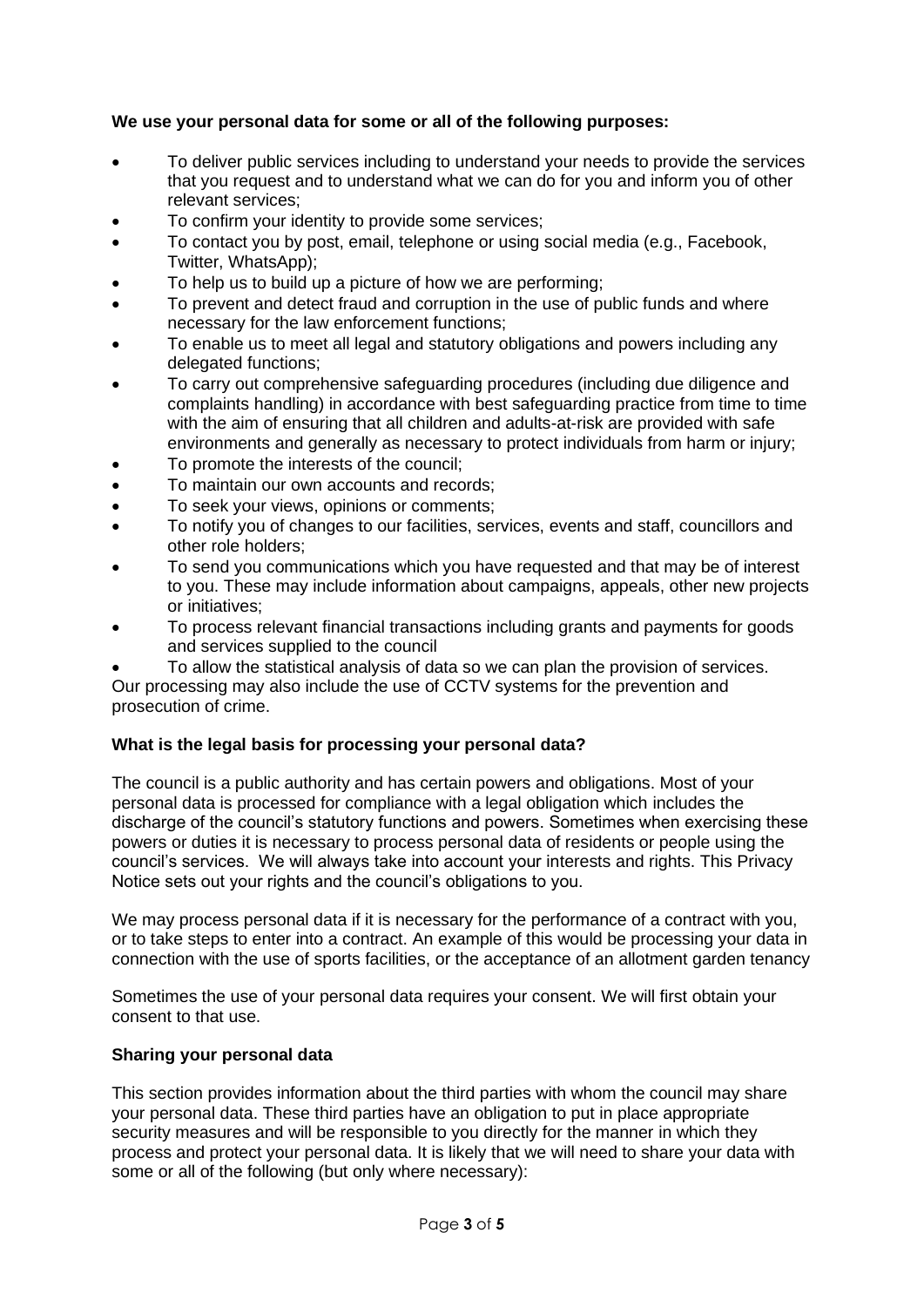- The data controllers listed above under the heading "Other data controllers the council works with";
- Our agents, suppliers and contractors. For example, we may ask a commercial provider to publish or distribute newsletters on our behalf, or to maintain our database software;
- On occasion, other local authorities or not for profit bodies with which we are carrying out joint ventures e.g. in relation to facilities or events for the community.

## **How long do we keep your personal data?**

We will keep some records permanently if we are legally required to do so. We may keep some other records for an extended period of time. For example, it is currently best practice to keep financial records for a minimum period of 8 years to support HMRC audits or provide tax information. We may have legal obligations to retain some data in connection with our statutory obligations as a public authority. The council is permitted to retain data in order to defend or pursue claims. In some cases the law imposes a time limit for such claims (for example 3 years for personal injury claims or 6 years for contract claims). We will retain some personal data for this purpose as long as we believe it is necessary to be able to defend or pursue a claim. In general, we will endeavour to keep data only for as long as we need it. This means that we will delete it when it is no longer needed.

## **Your rights and your personal data**

You have the following rights with respect to your personal data:

When exercising any of the rights listed below, in order to process your request, we may need to verify your identity for your security. In such cases we will need you to respond with proof of your identity before you can exercise these rights.

#### *1) The right to access personal data we hold on you*

- At any point you can contact us to request the personal data we hold on you as well as why we have that personal data, who has access to the personal data and where we obtained the personal data from. Once we have received your request we will respond within one month.
- There are no fees or charges for the first request but additional requests for the same personal data or requests which are manifestly unfounded or excessive may be subject to an administrative fee.

#### *2) The right to correct and update the personal data we hold on you*

If the data we hold on you is out of date, incomplete or incorrect, you can inform us and your data will be updated.

# *3) The right to have your personal data erased*

- If you feel that we should no longer be using your personal data or that we are unlawfully using your personal data, you can request that we erase the personal data we hold.
- When we receive your request we will confirm whether the personal data has been deleted or the reason why it cannot be deleted (for example because we need it for to comply with a legal obligation).

# *4) The right to object to processing of your personal data or to restrict it to certain purposes only*